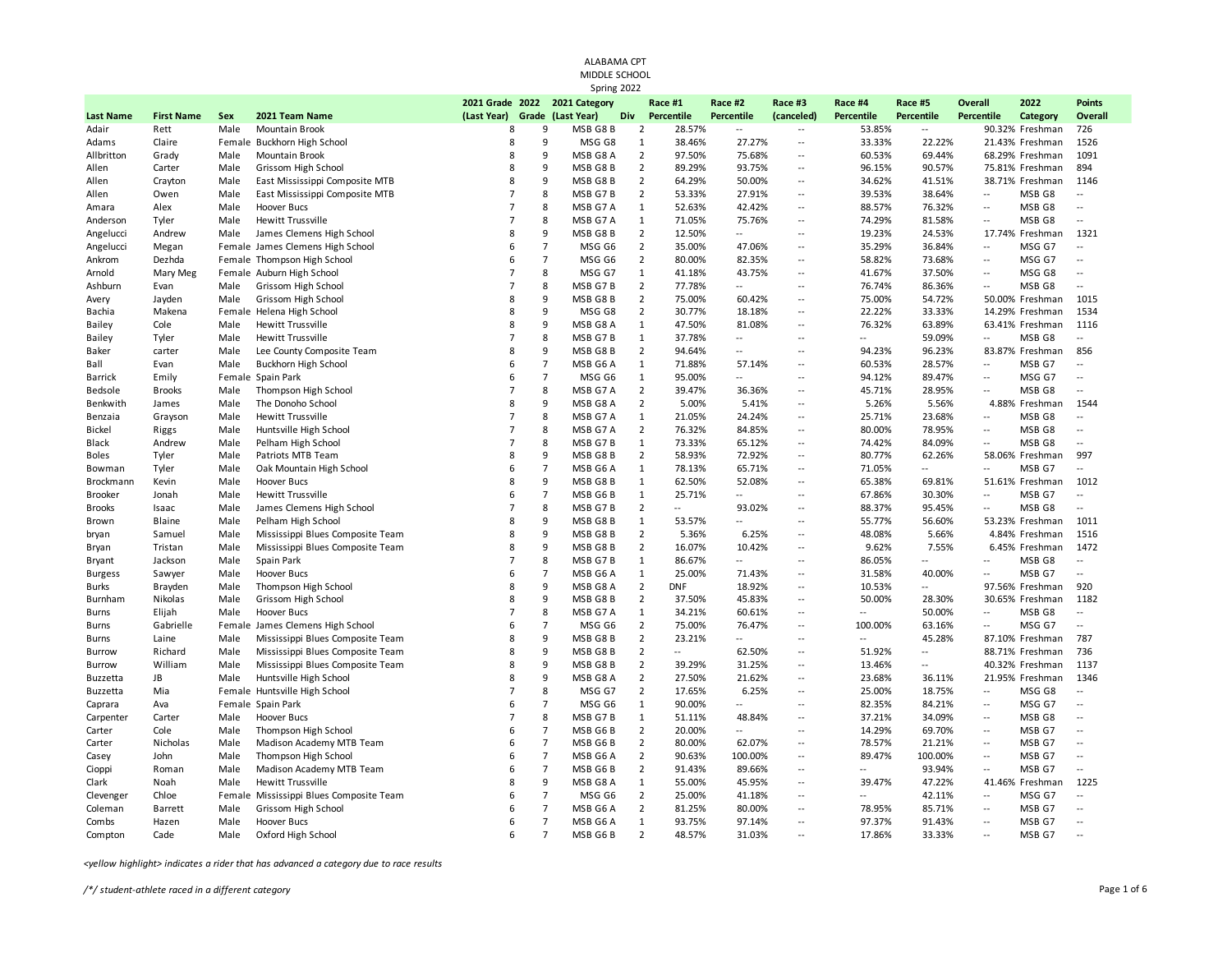|                  |                   |        |                                      |                                              |                |                   | ALABAMA CPT<br>MIDDLE SCHOOL<br>Spring 2022 |                |                       |                          |                          |                       |                          |                              |                  |                          |
|------------------|-------------------|--------|--------------------------------------|----------------------------------------------|----------------|-------------------|---------------------------------------------|----------------|-----------------------|--------------------------|--------------------------|-----------------------|--------------------------|------------------------------|------------------|--------------------------|
| <b>Last Name</b> | <b>First Name</b> | Sex    | 2021 Team Name                       | 2021 Grade 2022 2021 Category<br>(Last Year) |                | Grade (Last Year) | <b>Div</b>                                  |                | Race #1<br>Percentile | Race #2<br>Percentile    | Race #3<br>(canceled)    | Race #4<br>Percentile | Race #5<br>Percentile    | <b>Overall</b><br>Percentile | 2022<br>Category | <b>Points</b><br>Overall |
| Cook             | Cason             | Male   | Thompson High School                 | 6                                            | $\overline{7}$ |                   | MSB G6B                                     | $\overline{2}$ | 42.86%                | $\overline{\phantom{a}}$ | $\overline{\phantom{a}}$ | 46.43%                | 54.55%                   | $\sim$                       | MSB G7           |                          |
| Correll          | Wilder            | Male   | Oak Mountain High School             | $\overline{7}$                               | 8              |                   | MSB G7 A                                    | $\mathbf{1}$   | 26.32%                | 30.30%                   | $\overline{a}$           | 34.29%                | 26.32%                   | $\overline{\phantom{a}}$     | MSB G8           | $\sim$                   |
| Crawford         | Jacey             |        | Female Madison Academy MTB Team      | $\overline{7}$                               | 8              |                   | MSG G7                                      | $\overline{2}$ | 70.59%                | $\sim$                   | ÷.                       | $\ddotsc$             | 44                       | $\overline{\phantom{a}}$     | MSG G8           | ÷.                       |
| Creamer          | Harrison          | Male   | James Clemens High School            | 8                                            | 9              |                   | MSB G8 B                                    | $\overline{2}$ | 96.43%                | 83.33%                   | $\ddot{\phantom{a}}$     | <b>DNF</b>            | 94.34%                   |                              | 80.65% Freshman  | 871                      |
| Creighton        | Andrew            | Male   | Helena High School                   | 6                                            | $\overline{7}$ |                   | MSB G6 A                                    | $\overline{2}$ | ω.                    | 48.57%                   | ÷.                       | 34.21%                | 74.29%                   | $\sim$                       | MSB G7           | $\overline{a}$           |
| Crews            | Hunter            | Male   | Lee County Composite Team            | 8                                            | 9              |                   | MSB G8 A                                    | $\overline{2}$ | 82.50%                | 48.65%                   | $\ddot{\phantom{a}}$     | 65.79%                | 66.67%                   |                              | 53.66% Freshman  | 1132                     |
| Crossman         | Caleb             | Male   | Hoover Bucs                          | 6                                            | $\overline{7}$ |                   | MSB G6B                                     | $\mathbf{1}$   | 60.00%                | $\overline{\phantom{a}}$ | $\ddot{\phantom{a}}$     | $\overline{a}$        | 84.85%                   | $\ddotsc$                    | MSB G7           | $\overline{\phantom{a}}$ |
| Cuneo            | Samuel            | Male   | Patriots MTB Team                    | $\overline{7}$                               | 8              |                   | MSB G7B                                     | $\overline{2}$ | 48.89%                | 67.44%                   | ÷.                       | 51.16%                | 61.36%                   | $\sim$                       | MSB G8           | $\sim$                   |
| Curl             | Evan              | Male   | Huntsville High School               | 8                                            | 9              |                   | MSB G8 A                                    | $\overline{2}$ | 17.50%                | $\overline{\phantom{a}}$ | $\sim$                   | $\overline{a}$        | 13.89%                   |                              | 92.68% Freshman  | 958                      |
| Cuthbertson      | Riley             | Male   | Auburn High School                   | 6                                            | $\overline{7}$ |                   | MSB G6 A                                    | $\mathbf{1}$   | 68.75%                | $\sim$                   | ÷.                       | 73.68%                | 68.57%                   | $\sim$                       | MSB G7           | $\sim$                   |
| Daniel           | Sam               | Male   | Spain Park                           | 8                                            | 9              |                   | MSB G8 B                                    | $\mathbf{1}$   | 83.93%                | 89.58%                   | $\overline{\phantom{a}}$ | 86.54%                | 86.79%                   |                              | 74.19% Freshman  | 908                      |
| Davis            | Mia               |        | Female Spain Park                    | 6                                            | $\overline{7}$ |                   | MSG G6                                      | $\mathbf{1}$   | 50.00%                | 64.71%                   | $\sim$                   | 70.59%                | 78.95%                   | $\sim$ $\sim$                | MSG G7           | $\sim$ $\sim$            |
| Davis            | Nicholas          | Male   | <b>Hewitt Trussville</b>             | $\overline{7}$                               | 8              |                   | MSB G7B                                     | $\mathbf{1}$   | 40.00%                | 44.19%                   | $\overline{a}$           | 48.84%                | 47.73%                   | $\sim$                       | MSB G8           | $\sim$ $\sim$            |
| Davis            | Ryland            | Male   | Helena High School                   | 8                                            | 9              |                   | MSB G8B                                     | $\overline{2}$ | 41.07%                | 37.50%                   | $\ddotsc$                | 40.38%                | 32.08%                   |                              | 29.03% Freshman  | 1189                     |
| Day              | Nathan            | Male   | Thompson High School                 | $\overline{7}$                               | 8              |                   | MSB G7B                                     | $\overline{2}$ | 71.11%                | 69.77%                   | $\sim$                   | 67.44%                | 77.27%                   | $\mathbb{L}$ .               | MSB G8           | $\sim$ $\sim$            |
| Denenberg        | Kara              | Female | Oak Mountain High School             | 6                                            | $\overline{7}$ |                   | MSG G6                                      | $\mathbf{1}$   | 40.00%                | 29.41%                   | ÷.                       | 29.41%                | 26.32%                   | $\sim$                       | MSG G7           | $\sim$ $\sim$            |
| Dilworth         | Colin             | Male   | Randolph School                      | 8                                            | 9              |                   | MSB G8 A                                    | $\overline{2}$ | 65.00%                | 100.00%                  | $\overline{a}$           | 55.26%                | $\overline{\phantom{a}}$ |                              | 85.37% Freshman  | 1017                     |
| Dorsey           | Cyrus             | Male   | Emerald Coast Composite              | 8                                            | 9              |                   | MSB G8B                                     | $\overline{2}$ | $\mathbb{L}$ .        | 18.75%                   | $\sim$                   | 17.31%                | 11.32%                   |                              | 12.90% Freshman  | 1369                     |
| Downing          | Conner            | Male   | Auburn High School                   | 6                                            | $\overline{7}$ |                   | MSB G6 A                                    | $\mathbf{1}$   | 40.63%                | 28.57%                   | $\overline{a}$           | 100.00%               | 71.43%                   | $\overline{\phantom{a}}$     | MSB G7           | $\sim$                   |
| Downs            | Harris            | Male   | Hoover Bucs                          | 6                                            | $\overline{7}$ |                   | MSB G6A                                     | $\mathbf{1}$   | 12.50%                | 14.29%                   | $\sim$                   | 23.68%                | 34.29%                   | $\sim$                       | MSB G7           | $\overline{\phantom{a}}$ |
| Dudley           | Andrew            | Male   | Vestavia Hills                       | $\overline{7}$                               | 8              |                   | MSB G7B                                     | $\mathbf{1}$   | 20.00%                | 41.86%                   | $\overline{\phantom{a}}$ | 44.19%                | 43.18%                   | $\sim$                       | MSB G8           | $\overline{\phantom{a}}$ |
| Dyer             | Hannah            |        | Female Helena High School            | 8                                            | 9              |                   | MSG G8                                      | $\overline{2}$ | 61.54%                | 54.55%                   | ÷.                       | $\overline{a}$        | 55.56%                   |                              | 42.86% Freshman  | 1407                     |
| Elkins           | Harrison          | Male   | Auburn High School                   | 6                                            | $\overline{7}$ |                   | MSB G6 A                                    | $\mathbf{1}$   | 75.00%                | 74.29%                   | $\overline{\phantom{a}}$ | 47.37%                | 77.14%                   | $\mathbb{L}$ .               | MSB G7           | $\sim$                   |
| Evans            | Connor            | Male   | Northwest Alabama Composite Team     | 8                                            | 9              |                   | MSB G8 A                                    | $\overline{2}$ | 80.00%                | 59.46%                   | $\sim$                   | 34.21%                | 30.56%                   |                              | 31.71% Freshman  | 1253                     |
| Farrell          | Hayes             | Male   | The Donoho School                    | 8                                            | 9              |                   | MSB G8 A                                    | $\overline{2}$ | 40.00%                | 32.43%                   | $\sim$                   | 26.32%                | 44                       |                              | 36.59% Freshman  | 1231                     |
| Fidler           | Cian              | Male   | Patriots MTB Team                    | $\overline{7}$                               | 8              |                   | MSB G7B                                     | $\overline{2}$ | 88.89%                | 81.40%                   | $\ddot{\phantom{a}}$     | 90.70%                | 88.64%                   | $\sim$                       | MSB G8           | $\overline{a}$           |
| Fields           | Zoey              |        | Female Benjamin Russell High School  | 8                                            | 9              |                   | MSG G8                                      | $\overline{2}$ | 76.92%                | 81.82%                   | $\ddot{\phantom{a}}$     | 66.67%                | 88.89%                   |                              | 50.00% Freshman  | 1399                     |
| Flowers          | Jack              | Male   | Chelsea High School                  | $\overline{7}$                               | 8              |                   | MSB G7 A                                    | $\overline{2}$ | 86.84%                | $\sim$                   | $\sim$                   | $\overline{a}$        | Ξ.                       | Ξ.                           | MSB G8           | $\sim$                   |
| Floyd            | Peyton            | Male   | Oxford High School                   | 6                                            | $\overline{7}$ |                   | MSB G6 A                                    | $\overline{2}$ | 59.38%                | 42.86%                   | $\ddot{\phantom{a}}$     | 26.32%                | 37.14%                   | $\ddotsc$                    | MSB G7           | $\overline{a}$           |
| Forehand         | Ava               |        | Female Emerald Coast Composite       | 6                                            | $\overline{7}$ |                   | MSG G6                                      | $\overline{2}$ | 55.00%                | 70.59%                   | $\ddot{\phantom{a}}$     | 88.24%                | 68.42%                   | $\sim$                       | MSG G7           | $\sim$                   |
| Forehand         | Eli               | Male   | <b>Emerald Coast Composite</b>       | $\overline{7}$                               | 8              |                   | MSB G7 A                                    | $\overline{2}$ | 15.79%                | 15.15%                   | ÷.                       | 22.86%                | 21.05%                   | $\overline{\phantom{a}}$     | MSB G8           | $\sim$                   |
| Forsythe         | Audrey            |        | Female Grissom High School           | $\overline{7}$                               | 8              |                   | MSG G7                                      | $\overline{2}$ | 94.12%                | 100.00%                  | $\overline{\phantom{a}}$ | $\overline{a}$        | 87.50%                   | $\sim$                       | MSG G8           | $\sim$                   |
| Fox              | Alex              | Male   | Grissom High School                  | $\overline{7}$                               | 8              |                   | MSB G7B                                     | $\overline{2}$ | 13.33%                | 9.30%                    | ÷.                       | 30.23%                | 6.82%                    | $\sim$                       | MSB G8           | ÷.                       |
| Frakes           | Harrison          | Male   | Huntsville High School               | $\overline{7}$                               | 8              |                   | MSB G7 A                                    | $\overline{2}$ | 55.26%                | $\sim$                   | $\sim$                   | 82.86%                | 73.68%                   | $\sim$ $\sim$                | MSB G8           | $\sim$ $\sim$            |
| Freeman          | Emmet             | Male   | Vestavia Hills                       | 6                                            | $\overline{7}$ |                   | MSB G6 B                                    | $\mathbf{1}$   | 5.71%                 | 41.38%                   | $\overline{\phantom{a}}$ | 75.00%                | 78.79%                   | $\sim$                       | MSB G7           | $\sim$                   |
| French           | Michael           | Male   | Helena High School                   | $\mathbf{R}$                                 | 9              |                   | MSB G8 A                                    | $\overline{2}$ | 70.00%                | 78.38%                   | $\sim$                   | 68.42%                | 86.11%                   |                              | 73.17% Freshman  | 1051                     |
| Freund           | Elijah            | Male   | Spain Park                           | 6                                            | $\overline{7}$ |                   | MSB G6B                                     | $\mathbf{1}$   | 94.29%                | $\sim$                   | ÷.                       | ä.                    | 87.88%                   | $\sim$                       | MSB G7           |                          |
| Freyenhagen      | Caleb             | Male   | Huntsville High School               | 8                                            | 9              |                   | MSB G8 A                                    | $\overline{2}$ | 62.50%                | 51.35%                   | $\overline{\phantom{a}}$ | 31.58%                | 33.33%                   |                              | 26.83% Freshman  | 1267                     |
| Frowine          | Zac               | Male   | Helena High School                   | 8                                            | 9              |                   | MSB G8B                                     | $\overline{2}$ | 33.93%                | 41.67%                   | ÷.                       | ÷.                    | 47.17%                   |                              | 41.94% Freshman  | 1119                     |
| Funkhauser       | Daniel            | Male   | Oak Mountain High School             | 8                                            | 9              |                   | MSB G8B                                     | $\mathbf{1}$   | 60.71%                | 79.17%                   | $\ddotsc$                | 76.92%                | 35.85%                   |                              | 45.16% Freshman  | 1055                     |
| Gaither          | Landon            | Male   | Oxford High School                   | 6                                            | $\overline{7}$ |                   | MSB G6A                                     | $\overline{2}$ | 31.25%                | 20.00%                   | $\sim$                   | 94.74%                | 20.00%                   | $\mathbb{L}$ .               | MSB G7           | $\sim$                   |
| Garcia           | Cole              | Male   | Madison Academy MTB Team             | $\overline{7}$                               | 8              |                   | MSB G7B                                     | $\overline{2}$ | 80.00%                | 58.14%                   | $\overline{\phantom{a}}$ | 55.81%                | 45.45%                   | $\sim$                       | MSB G8           | $\sim$                   |
| Garcia           | Isabella          |        | Female James Clemens High School     | $\overline{7}$                               | 8              |                   | MSG G7                                      | $\overline{2}$ | 82.35%                | 81.25%                   | ÷.                       | 75.00%                | 75.00%                   | $\sim$                       | MSG G8           | $\sim$                   |
| Garner           | Jackson           | Male   | Madison Academy MTB Team             | 8                                            | 9              |                   | MSB G8B                                     | $\overline{2}$ | 87.50%                | 85.42%                   | $\overline{\phantom{a}}$ | 82.69%                | 75.47%                   |                              | 70.97% Freshman  | 934                      |
| Garner           | Quinn             |        | Female Pelham High School            | $\overline{7}$                               | 8              |                   | MSG G7                                      | $\mathbf{1}$   | 64.71%                | $\sim$                   | ц.                       | $\ddot{\phantom{a}}$  | 68.75%                   | $\sim$                       | MSG G8           | $\sim$                   |
| Gay              | <b>Brooks</b>     | Male   | Vestavia Hills                       | 6                                            | $\overline{7}$ |                   | MSB G6A                                     | $\mathbf{1}$   | 84.38%                | 88.57%                   | $\sim$                   | 86.84%                | 80.00%                   | $\sim$                       | MSB G7           | $\mathbb{L}$             |
| George           | <b>Braden</b>     | Male   | Grissom High School                  | $\overline{7}$                               | 8              |                   | MSB G7B                                     | $\overline{2}$ | 57.78%                | 51.16%                   | $\ddot{\phantom{a}}$     | 58.14%                | 54.55%                   | $\overline{\phantom{a}}$     | MSB G8           | $\ddot{\phantom{a}}$     |
| Ghaleb           | Ryan              | Male   | Randolph School                      | 8                                            | 9              |                   | MSB G8B                                     | $\overline{2}$ | 78.57%                | 64.58%                   | $\mathbb{L}^2$           | 78.85%                | 66.04%                   |                              | 61.29% Freshman  | 981                      |
| Gill             | Cooper            | Male   | Thompson High School                 | 6                                            | $\overline{7}$ |                   | MSB G6 B                                    | $\overline{2}$ | 74.29%                | 93.10%                   | $\ddot{\phantom{a}}$     | ÷.                    | 75.76%                   | $\overline{\phantom{a}}$     | MSB G7           | $\overline{a}$           |
| Gill             | Gracie            | Female | Tuscaloosa Mountain Flyers Composite | 6                                            | $\overline{7}$ |                   | MSG G6                                      | $\overline{2}$ | 65.00%                | 94.12%                   | ÷.                       | 64.71%                | 57.89%                   | $\mathbb{L}$ .               | MSG G7           | $\overline{a}$           |
| Goens            | AJ                | Male   | Randolph School                      | 6                                            | $\overline{7}$ |                   | MSB G6 A                                    | $\overline{2}$ | 96.88%                | 85.71%                   | $\ddot{\phantom{a}}$     | 65.79%                | Ξ.                       | $\sim$ $\sim$                | MSB G7           | $\sim$                   |
| Goodwin          | Fletcher          | Male   | Mississippi Blues Composite Team     | 8                                            | 9              |                   | MSB G8 A                                    | $\overline{2}$ | 7.50%                 | 8.11%                    | $\ddot{\phantom{a}}$     | $\overline{a}$        | 11.11%                   |                              | 9.76% Freshman   | 1481                     |
| Gottlieb         | Drew              | Male   | Chelsea High School                  | 8                                            | 9              |                   | MSB G8 A                                    | $\overline{2}$ | 35.00%                | 54.05%                   | $\overline{\phantom{a}}$ | <b>DNF</b>            | 44.44%                   |                              | 46.34% Freshman  | 1197                     |
| Groce            | Henry             | Male   | Vestavia Hills                       | $\overline{7}$                               | 8              |                   | MSB G7B                                     | $\mathbf{1}$   | 100.00%               | 100.00%                  | $\sim$                   | 100.00%               |                          | $\sim$                       | MSB G8           |                          |
| Groover          | Thomas            | Male   | Pelham High School                   | $\mathbf{R}$                                 | 9              |                   | MSB G8 A                                    | $\mathbf{1}$   | 57.50%                | 43.24%                   | $\sim$                   | 52.63%                | 41.67%                   |                              | 43.90% Freshman  | 1217                     |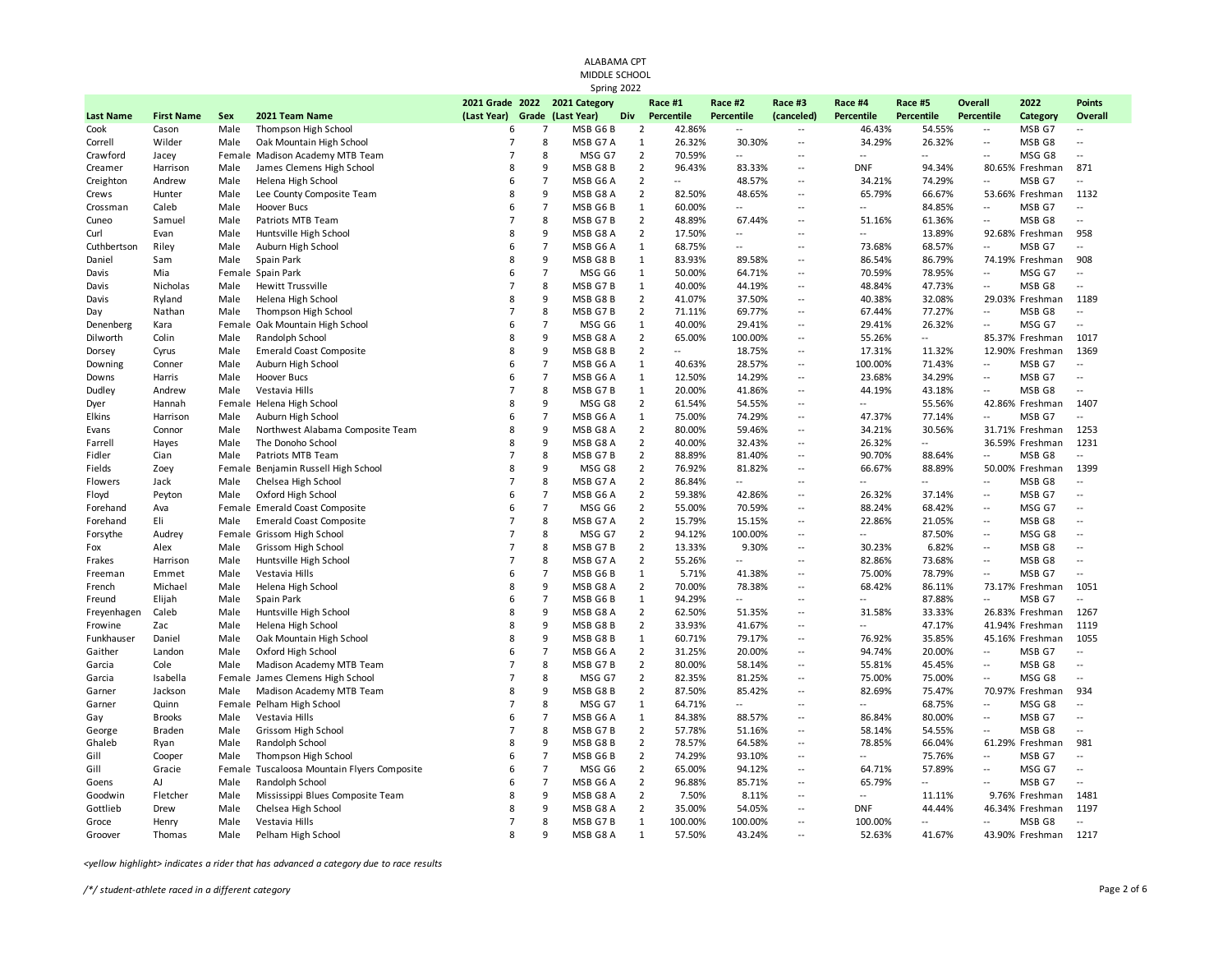|                  |                   |              |                                                               |                               |                     | ALABAMA CPT<br>MIDDLE SCHOOL |                                |                                            |                          |                                           |                         |                   |                                                      |                   |                                  |
|------------------|-------------------|--------------|---------------------------------------------------------------|-------------------------------|---------------------|------------------------------|--------------------------------|--------------------------------------------|--------------------------|-------------------------------------------|-------------------------|-------------------|------------------------------------------------------|-------------------|----------------------------------|
|                  |                   |              |                                                               | 2021 Grade 2022               |                     | Spring 2022<br>2021 Category |                                | Race #1                                    | Race #2                  | Race #3                                   | Race #4                 | Race #5           | <b>Overall</b>                                       | 2022              | <b>Points</b>                    |
| <b>Last Name</b> | <b>First Name</b> | Sex          | 2021 Team Name                                                | (Last Year)<br>$\overline{7}$ |                     | Grade (Last Year)            | Div                            | Percentile                                 | Percentile               | (canceled)                                | <b>Percentile</b>       | <b>Percentile</b> | <b>Percentile</b>                                    | Category          | <b>Overall</b>                   |
| Guzman           | Lilly<br>Baden    | Male         | Female Mississippi Blues Composite Team<br><b>Hoover Bucs</b> | 6                             | 8<br>$\overline{7}$ | MSG G7<br>MSB G6B            | $\overline{2}$<br>$\mathbf{1}$ | $\overline{\phantom{a}}$<br>$\overline{a}$ | 68.75%<br>÷.             | $\sim$<br>$\mathbb{L}$                    | $\sim$ $\sim$<br>32.14% | 62.50%<br>6.06%   | $\overline{\phantom{a}}$<br>$\overline{\phantom{a}}$ | MSG G8<br>MSB G7  | $\overline{a}$                   |
| Habegger         |                   |              |                                                               |                               | $\overline{7}$      |                              | $\overline{2}$                 | 3.13%                                      |                          | $\overline{a}$                            | 2.63%                   | 2.86%             | $\sim$                                               | MSB G7            |                                  |
| Hagan<br>Hall    | Creek<br>Caleb    | Male<br>Male | Cheaha Composite                                              | 6<br>8                        | 9                   | MSB G6 A<br>MSB G8B          | $\mathbf{1}$                   | 76.79%                                     | 2.86%<br>70.83%          | ÷.                                        |                         |                   |                                                      |                   | 978                              |
| Hamff            |                   |              | Buckhorn High School                                          | $\overline{7}$                | 8                   | MSG G7                       | $\mathbf{1}$                   | 76.47%                                     | ÷.                       | Ξ.                                        | 59.62%<br>83.33%        | 77.36%<br>81.25%  | $\overline{\phantom{a}}$                             | 62.90% Freshman   | ÷.                               |
| Hamilton         | Laura Beth        | Male         | Female Hoover Bucs                                            | 6                             | $\overline{7}$      | MSB G6B                      | $\overline{2}$                 | 34.29%                                     | 68.97%                   | $\mathbb{L}$                              |                         |                   | $\overline{\phantom{a}}$                             | MSG G8<br>MSB G7  | ÷.                               |
| Hannah           | Payton<br>Karson  | Male         | Thompson High School<br>Oak Mountain High School              | $\overline{7}$                | 8                   | MSB G7 A                     | $\mathbf{1}$                   | 65.79%                                     | 90.91%                   | $\overline{a}$                            | 21.43%<br>42.86%        | 57.58%<br>65.79%  | $\overline{a}$                                       | MSB G8            | ÷.                               |
| Harcrow          | Samuel            | Male         |                                                               | $\overline{7}$                | 8                   | MSB G7B                      | $\overline{2}$                 | 55.56%                                     | 46.51%                   | $\mathbb{L}$                              | 46.51%                  | 27.27%            | $\overline{\phantom{a}}$                             | MSB <sub>G8</sub> | $\sim$                           |
|                  | Brody             | Male         | Tuscaloosa Mountain Flyers Composite<br>Cheaha Composite      | 6                             | $\overline{7}$      | MSB G6B                      | $\overline{2}$                 | 88.57%                                     | 72.41%                   | $\overline{a}$                            | 89.29%                  | 90.91%            | $\overline{a}$                                       | MSB G7            | $\overline{a}$                   |
| Harmon           |                   |              |                                                               | 6                             | $\overline{7}$      | MSG G6                       | $\overline{2}$                 | 10.00%                                     | 17.65%                   | $\mathbb{L}$                              | 5.88%                   | 10.53%            | $\mathbb{L}^2$                                       | MSG G7            | $\overline{\phantom{a}}$         |
| Harris           | Anna              |              | Female Jacksonville High School                               | 6                             | $\overline{7}$      |                              | $\overline{2}$                 |                                            |                          | $\overline{\phantom{a}}$                  |                         |                   | $\overline{\phantom{a}}$                             |                   | $\overline{a}$                   |
| Harris           | Carson            | Male         | Jacksonville High School                                      | 8                             | 9                   | MSB G6 A                     | $\mathbf{1}$                   | 34.38%                                     | 40.00%                   | $\ddotsc$                                 | 55.26%<br>63.46%        | 60.00%            |                                                      | MSB G7            | 1051                             |
| Harris           | Nathan            | Male         | Hewitt Trussville                                             | 8                             | 9                   | MSB G8B                      | $\overline{2}$                 | 50.00%                                     | 54.17%                   | $\overline{\phantom{a}}$                  | 15.38%                  | 58.49%            |                                                      | 46.77% Freshman   |                                  |
| Hart             | Brady             | Male         | Cheaha Composite                                              | $\overline{7}$                | 8                   | MSB G8B                      |                                | 35.71%<br>$\sim$                           | 20.83%                   | $\overline{\phantom{a}}$                  |                         | 18.87%            | $\overline{\phantom{a}}$                             | 14.52% Freshman   | 1361<br>$\overline{\phantom{a}}$ |
| Hasken           | Sammy             | Male         | Vestavia Hills                                                | 6                             | $\overline{7}$      | MSB G7 A                     | $\mathbf{1}$<br>$\overline{2}$ |                                            | 45.45%                   |                                           | 54.29%                  | 36.84%            |                                                      | MSB G8            |                                  |
| Hendrickson      | Kane              | Male         | Jacksonville High School                                      | $\overline{7}$                |                     | MSB G6 B                     |                                | 17.14%                                     | 10.34%                   | $\overline{\phantom{a}}$<br>$\sim$        | 3.57%                   | 18.18%            | $\overline{\phantom{a}}$                             | MSB G7            | $\overline{a}$<br>$\mathbb{L}$ . |
| Hendrix          | Chase             | Male         | Hewitt Trussville                                             | 8                             | 8<br>9              | MSB G7B                      | $\mathbf{1}$                   | 4.44%                                      | 16.28%                   |                                           | 4.65%                   | 36.36%            | $\overline{\phantom{a}}$                             | MSB G8            |                                  |
| Herceg           | Logan             | Male         | Huntsville High School                                        |                               |                     | MSB G8B                      | $\overline{2}$                 | $\overline{\phantom{a}}$                   | 47.92%                   | Ξ.                                        |                         | $\sim$ $\sim$     |                                                      | 96.77% Freshman   | 356                              |
| Hester           | <b>Brewer</b>     | Male         | Mountain Brook                                                | 6<br>$\overline{7}$           | $\overline{7}$<br>8 | MSB G6 A                     | $\overline{2}$                 | 56.25%                                     | 62.86%                   | Ξ.                                        | 42.11%                  | 94.29%            | $\sim$                                               | MSB G7            | $\overline{\phantom{a}}$         |
| Hollis           | Hayden            | Male         | Etowah County Composite                                       |                               |                     | MSB G7B                      | $\overline{2}$                 | 60.00%                                     | $\overline{\phantom{a}}$ | Ξ.                                        | 62.79%                  | 63.64%            | $\overline{\phantom{a}}$                             | MSB G8            | $\overline{\phantom{a}}$         |
| Holt             | Wilson            | Male         | Vestavia Hills                                                | 8                             | 9                   | MSB G8 A                     | $\mathbf{1}$                   | 25.00%                                     | $\overline{a}$           | $\ddotsc$                                 | 86.84%                  | 50.00%            |                                                      | 51.22% Freshman   | 1160                             |
| Hoogeveen        | <b>Bridger</b>    | Male         | Northwest Alabama Composite Team                              | 8                             | 9<br>$\overline{7}$ | MSB G8B                      | $\overline{2}$                 | 17.86%                                     | 66.67%                   | Ξ.<br>$\sim$ $\sim$                       | 21.15%                  | 15.09%            | $\sim$                                               | 16.13% Freshman   | 1356<br>$\sim$                   |
| Hovater          | Jake              | Male         | Northwest Alabama Composite Team                              | 6                             |                     | MSB G6 A                     | $\overline{2}$                 | 100.00%                                    | 94.29%                   |                                           | 92.11%                  | 97.14%            |                                                      | MSB G7            |                                  |
| Hovater          | Nathan            | Male         | Northwest Alabama Composite Team                              | 6                             | $\overline{7}$<br>9 | MSB G6 B                     | $\overline{2}$                 | 28.57%                                     | 55.17%                   | $\overline{\phantom{a}}$<br>$\sim$ $\sim$ | 60.71%                  | 24.24%            | $\overline{\phantom{a}}$                             | MSB G7            | $\overline{\phantom{a}}$         |
| Huber            | Hudson            | Male         | Hoover Bucs                                                   | 8<br>$\overline{7}$           | 8                   | MSB G8 A                     | $\mathbf{1}$                   | 72.50%                                     | 89.19%                   |                                           | 57.89%                  | 94.44%            |                                                      | 73.17% Freshman   | 1051                             |
| Huffman          | Ella              |              | Female Etowah County Composite                                | $\overline{7}$                |                     | MSG G7                       | $\overline{2}$                 | 35.29%                                     | 37.50%                   | $\overline{a}$                            | 50.00%                  | 50.00%            | $\overline{\phantom{a}}$                             | MSG G8            | $\overline{a}$                   |
| Hughins          | Austin            | Male         | Spain Park                                                    | 6                             | 8                   | MSB G7B                      | $\mathbf{1}$                   | 33.33%                                     | 20.93%                   | $\mathbb{L}$                              | 18.60%                  | 22.73%            | $\mathbb{L}$                                         | MSB G8            | $\sim$                           |
| Hughins          | Tyler             | Male         | Spain Park                                                    | $\overline{7}$                | $\overline{7}$      | MSB G6B                      | $\mathbf{1}$                   | 51.43%                                     | 27.59%                   | $\sim$                                    | <b>DNF</b>              | $\sim$            | $\overline{a}$                                       | MSB G7            | $\overline{a}$                   |
| Immel            | Kate              |              | Female Emerald Coast Composite                                |                               | 8                   | MSG G7                       | $\overline{2}$                 | 47.06%                                     | 50.00%                   | $\sim$ $\sim$                             | $\sim$                  | $\sim$            | $\sim$                                               | MSG G8            | $\sim$                           |
| Ingram           | Jones             | Male         | Hoover Bucs                                                   | $\overline{7}$                | 8                   | MSB G7B                      | $\mathbf{1}$                   | 2.22%                                      | 2.33%                    | $\sim$ $\sim$                             | 2.33%                   | 2.27%             | $\mathbb{L}$                                         | MSB G8            | $\overline{a}$                   |
| Jackson          | Anna              |              | Female Cheaha Composite                                       | 6                             | $\overline{7}$      | MSG G6                       | $\overline{2}$                 | 60.00%                                     | 52.94%                   | $\sim$                                    | 47.06%                  | 47.37%            | $\sim$                                               | MSG G7            | $\sim$                           |
| Jackson          | Brandon           | Male         | Lee County Composite Team                                     | $\overline{7}$                | 8                   | MSB G7B                      | $\overline{2}$                 | 84.44%                                     | 79.07%                   | $\overline{\phantom{a}}$                  | 72.09%                  | 70.45%            | $\ddotsc$                                            | MSB G8            | $\sim$                           |
| Jackson          | Charles           | Male         | Helena High School                                            | 8                             | 9                   | MSB G8 A                     | $\overline{2}$                 | 75.00%                                     | 86.49%                   | $\mathbb{L}$                              | 84.21%                  | 75.00%            |                                                      | 78.05% Freshman   | 1041                             |
| Jackson          | Thomas            | Male         | <b>Hewitt Trussville</b>                                      | $\overline{7}$                | 8                   | MSB G7B                      | $\mathbf{1}$                   | 26.67%                                     | 34.88%                   | $\overline{a}$                            | 53.49%                  | 25.00%            | $\overline{\phantom{a}}$                             | MSB G8            | $\overline{a}$                   |
| Johnson          | Cade              | Male         | <b>Emerald Coast Composite</b>                                | $\overline{7}$                | 8                   | MSB G7B                      | $\overline{2}$                 | 46.67%                                     | 53.49%                   | $\ddotsc$                                 | 69.77%                  | 65.91%            | $\sim$                                               | MSB G8            | $\overline{a}$                   |
| Jones            | Conrad            | Male         | <b>Hewitt Trussville</b>                                      | 8                             | 9                   | MSB G8 A                     | $\mathbf{1}$                   | 10.00%                                     | 10.81%                   | $\overline{\phantom{a}}$                  | 97.37%                  | 19.44%            |                                                      | 12.20% Freshman   | 1461                             |
| Jones            | Mac               | Male         | James Clemens High School                                     | 8                             | 9                   | MSB G8B                      | $\overline{2}$                 | 19.64%                                     | $\overline{a}$           | $\overline{a}$                            |                         | $\sim$            |                                                      | 95.16% Freshman   | 420                              |
| Jones            | Teague            | Male         | <b>Hewitt Trussville</b>                                      | $\overline{7}$                | 8                   | MSB G7 A                     | $\mathbf{1}$                   | 10.53%                                     | 9.09%                    | $\overline{\phantom{a}}$                  | 14.29%                  | 15.79%            | $\overline{\phantom{a}}$                             | MSB G8            | $\overline{\phantom{a}}$         |
| Jordan           | Owen              | Male         | Oak Mountain High School                                      | $\overline{7}$                | 8                   | MSB G7B                      | $\mathbf{1}$                   | $\sim$                                     | 13.95%                   | ÷.                                        | 20.93%                  | 4.55%             | $\sim$                                               | MSB G8            | $\overline{\phantom{a}}$         |
| Jordan           | Walter            | Male         | The Donoho School                                             | 6                             | $\overline{7}$      | MSB G6 A                     | $\overline{2}$                 | 18.75%                                     | 25.71%                   | $\overline{\phantom{a}}$                  | 50.00%                  | 22.86%            | $\overline{\phantom{a}}$                             | MSB G7            | $\mathbf{L}$                     |
| Kent             | Farrell           | Male         | Madison Academy MTB Team                                      | $\overline{7}$                | 8                   | MSB G7B                      | $\overline{2}$                 | 42.22%                                     | 25.58%                   | $\mathbb{H}^2$                            | 9.30%                   | 29.55%            | $\sim$                                               | MSB G8            | $\sim$                           |
| King             | Dalton            | Male         | <b>Hewitt Trussville</b>                                      | 8                             | 9                   | MSB G8 A                     | 1                              | 2.50%                                      | 2.70%                    | $\overline{\phantom{a}}$                  | 2.63%                   | 2.78%             |                                                      | 2.44% Freshman    | 1575                             |
| Klein            | Ronan             | Male         | Chelsea High School                                           | $\overline{7}$                | 8                   | MSB G7B                      | $\overline{2}$                 | 44.44%                                     | 4.65%                    | $\ddotsc$                                 | 6.98%                   | 13.64%            | $\sim$                                               | MSB G8            | $\overline{a}$                   |
| Klochkova        | Anastasia         |              | Female Hoover Bucs                                            | 8                             | 9                   | MSG G8                       | $\mathbf{1}$                   | 69.23%                                     | 72.73%                   | $\overline{\phantom{a}}$                  |                         | $\sim$ $\sim$     |                                                      | 64.29% Freshman   | 875                              |
| Kozlek           | Ryan              | Male         | Oak Mountain High School                                      | 8                             | 9                   | MSB G8 A                     | $\mathbf{1}$                   | 30.00%                                     | 29.73%                   | $\sim$                                    | 42.11%                  | 77.78%            |                                                      | 34.15% Freshman   | 1249                             |
| Kwon-Larson      | Hannah            |              | Female Auburn High School                                     | 6                             | $\overline{7}$      | MSG G6                       | 1                              | 30.00%                                     | 35.29%                   | $\overline{\phantom{a}}$                  | 41.18%                  | 31.58%            | $\overline{\phantom{a}}$                             | MSG G7            | $\overline{a}$                   |
| Lambert          | Austin            | Male         | Huntsville High School                                        | 6                             | $\overline{7}$      | MSB G6 A                     | $\overline{2}$                 | $\overline{\phantom{a}}$                   | 77.14%                   | $\sim$                                    | 76.32%                  | 65.71%            | $\sim$                                               | MSB G7            | ÷.                               |
| Lamon            | Camp              | Male         | Oak Mountain High School                                      | $\overline{7}$                | 8                   | MSB G7B                      | 1                              | $\overline{\phantom{a}}$                   | 30.23%                   | $\overline{\phantom{a}}$                  | 34.88%                  | 40.91%            | $\overline{\phantom{a}}$                             | MSB G8            | $\overline{\phantom{a}}$         |
| Lang             | Asher             | Male         | Etowah County Composite                                       | $\overline{7}$                | 8                   | MSB G7B                      | $\overline{2}$                 | 82.22%                                     | 86.05%                   | $\sim$                                    | 81.40%                  | 75.00%            | $\overline{a}$                                       | MSB G8            | Ξ.                               |
| Lange            | Drew              | Male         | Chelsea High School                                           | 6                             | $\overline{7}$      | MSB G6 B                     | 2                              | 31.43%                                     | Ξ.                       | Ξ.                                        | 10.71%                  | 12.12%            | $\overline{\phantom{a}}$                             | MSB G7            | $\overline{\phantom{a}}$         |
| Laws             | Knox              | Male         | Mississippi Blues Composite Team                              | 8                             | 9                   | MSB G8 A                     | $\overline{2}$                 | 95.00%                                     | 91.89%                   | $\ddotsc$                                 | 94.74%                  | 100.00%           |                                                      | 90.24% Freshman   | 979                              |
| Lea              | Luke              | Male         | Auburn High School                                            | 7                             | 8                   | MSB G7B                      | 1                              | 17.78%                                     | 62.79%                   | $\overline{a}$                            | 41.86%                  | 50.00%            | $\overline{\phantom{a}}$                             | MSB G8            | $\overline{a}$                   |
| Lee              | Drake             | Male         | Jacksonville High School                                      | 8                             | 9                   | MSB G8B                      | $\overline{2}$                 | 100.00%                                    | 100.00%                  | ÷.                                        | 61.54%                  | 81.13%            |                                                      | 69.35% Freshman   | 940                              |
| Lee              | Kaegan            | Male         | Huntsville High School                                        | 6                             | $\overline{7}$      | MSB G6B                      | $\overline{2}$                 | 40.00%                                     | 6.90%                    | Ξ.                                        |                         | 9.09%             |                                                      | MSB G7            | $\overline{a}$                   |
| Lee              | Kaitlyn           |              | Female Patriots MTB Team                                      | 8                             | $\mathbf{q}$        | MSG G8                       | $\overline{2}$                 | $\sim$                                     | $\sim$                   | $\overline{a}$                            | 88.89%                  | $\sim$            |                                                      | 100.00% Freshman  | 441                              |
| Littlejohn       | Cole              | Male         | Tuscaloosa Mountain Flyers Composite                          | 8                             | q                   | MSB G8 A                     | $\overline{2}$                 | 12.50%                                     | 16.22%                   | $\overline{a}$                            | 18.42%                  | 16.67%            |                                                      | 14.63% Freshman   | 1446                             |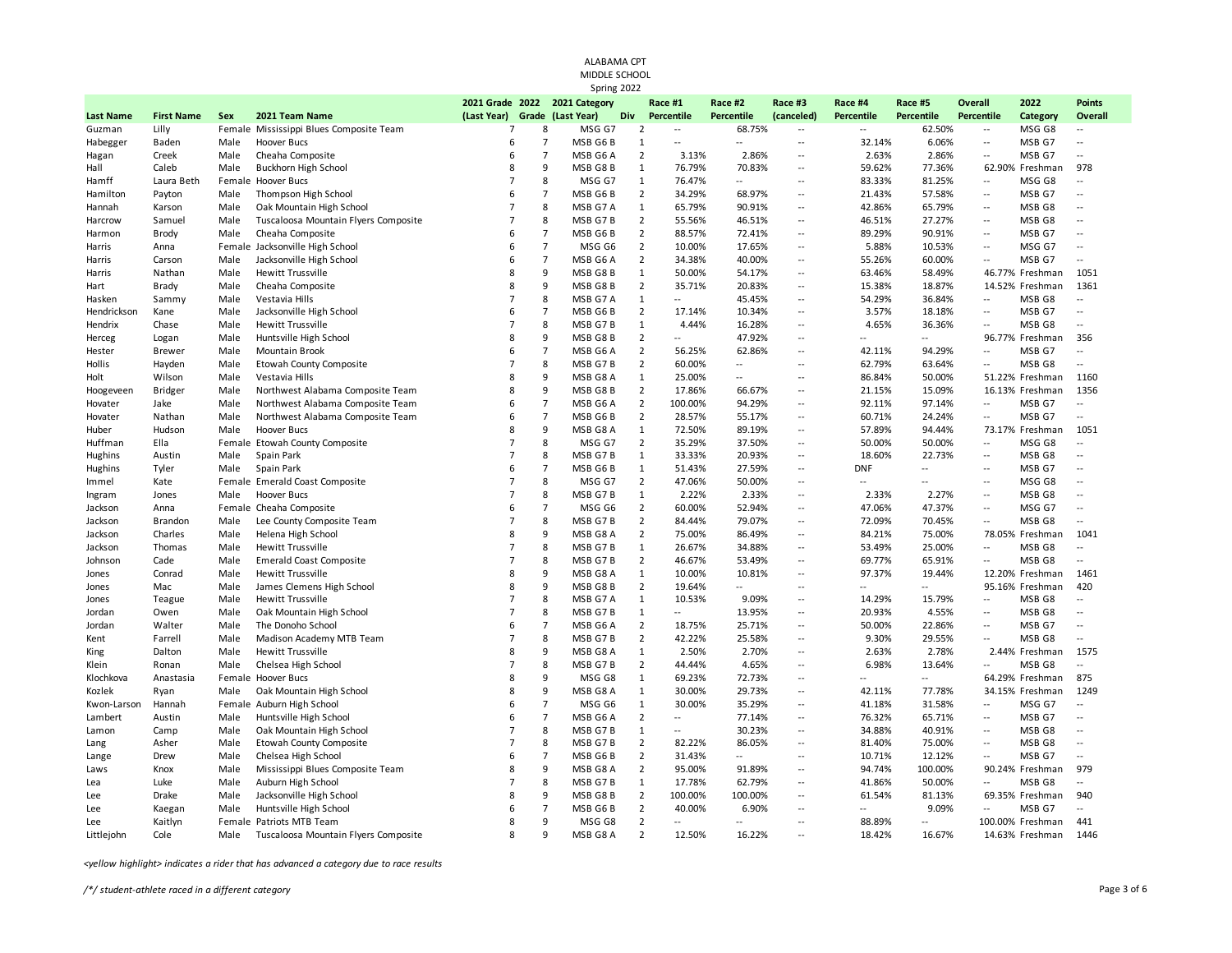|                  |                   |        |                                      |                                  |                     | ALABAMA CPT<br>MIDDLE SCHOOL                 |                |                          |                  |                                            |                          |                |                                            |                  |                          |
|------------------|-------------------|--------|--------------------------------------|----------------------------------|---------------------|----------------------------------------------|----------------|--------------------------|------------------|--------------------------------------------|--------------------------|----------------|--------------------------------------------|------------------|--------------------------|
|                  |                   |        |                                      |                                  |                     | Spring 2022<br>2021 Grade 2022 2021 Category |                | Race #1                  | Race #2          | Race #3                                    | Race #4                  | Race #5        | <b>Overall</b>                             | 2022             | <b>Points</b>            |
| <b>Last Name</b> | <b>First Name</b> | Sex    | 2021 Team Name                       | (Last Year)                      |                     | Grade (Last Year)                            | Div            | Percentile               | Percentile       | (canceled)                                 | Percentile               | Percentile     | Percentile                                 | Category         | <b>Overall</b>           |
| Livingston       | Edward            | Male   | <b>Mountain Brook</b>                | 6                                | 7                   | MSB G6 B                                     | $\overline{2}$ | 68.57%                   | 75.86%           | $\mathcal{L}_{\mathcal{F}}$                | 71.43%                   | 72.73%         | Ξ.                                         | MSB G7           |                          |
| Lloyd            | Lillian           |        | Female Oxford High School            | 8                                | 9                   | MSG G8                                       | $\overline{2}$ | 84.62%                   | 90.91%           | $\ddotsc$                                  | 77.78%                   | 100.00%        |                                            | 57.14% Freshman  | 1376                     |
| Lockhart         | Coleman           | Male   | <b>Hoover Bucs</b>                   | 8                                | 9                   | MSB G8B                                      | 1              | 42.86%                   | 39.58%           | $\overline{\phantom{a}}$                   | 44.23%                   | 39.62%         |                                            | 35.48% Freshman  | 1151                     |
| Loney            | Carter            | Male   | Trailblazers Composite MTB Team      | $\overline{7}$                   | 8                   | MSB G7 A                                     | $\overline{2}$ | 13.16%                   | 12.12%           | $\sim$                                     | 20.00%                   | 18.42%         | ÷.                                         | MSB G8           | Щ.                       |
| Long             | Lawson            | Male   | Oak Mountain High School             | 8                                | 9                   | MSB G8B                                      | 1              | 25.00%                   | 35.42%           | $\overline{\phantom{a}}$                   | 26.92%                   | 67.92%         |                                            | 25.81% Freshman  | 1214                     |
| Longshore        | Carson            | Male   | Northwest Alabama Composite Team     | 6                                | $\overline{7}$      | MSB G6 A                                     | $\overline{2}$ | 43.75%                   | 37.14%           | $\sim$                                     | 36.84%                   | 31.43%         | ÷.                                         | MSB G7           | 44                       |
| Loos             | Caden             | Male   | Jacksonville High School             | $\overline{7}$                   | 8                   | MSB G7 A                                     | $\overline{2}$ | 84.21%                   | 48.48%           | $\overline{\phantom{a}}$                   | 57.14%                   | 57.89%         | Ξ.                                         | MSB G8           | $\overline{\phantom{a}}$ |
| Lopez            | Victor            | Male   | <b>Hoover Bucs</b>                   | 8                                | 9<br>$\overline{7}$ | MSB G8B                                      | 1              | 55.36%                   | $\mathbf{L}$     | ÷.                                         |                          | 60.38%         |                                            | 91.94% Freshman  | 668                      |
| Lovett           | Hayden            | Male   | Oxford High School                   | 6                                |                     | MSB G6 B                                     | $\overline{2}$ | 82.86%                   | 86.21%           | $\overline{\phantom{a}}$                   | 39.29%                   | 48.48%         | $\overline{\phantom{a}}$                   | MSB G7           | $\overline{a}$           |
| Lusk             | Colin             | Male   | Chelsea High School                  | $\overline{7}$                   | 8                   | MSB G7 A                                     | $\overline{2}$ | 28.95%                   | 18.18%           | $\ddotsc$                                  | $\overline{\phantom{a}}$ | 39.47%         | Щ,                                         | MSB G8           | $\ddotsc$                |
| Markeles         | Gabriel           | Male   | Chelsea High School                  | 8<br>$\overline{7}$              | 9                   | MSB G8 B                                     | $\overline{2}$ | 51.79%                   | $\sim$<br>$\sim$ | ÷.                                         | 71.15%                   | 52.83%         |                                            | 56.45% Freshman  | 999                      |
| Marsh            | Robert            | Male   | <b>Emerald Coast Composite</b>       |                                  | 8                   | MSB G7B                                      | $\overline{2}$ |                          |                  | $\sim$                                     | 93.02%                   | $\sim$         | Ξ.                                         | MSB G8           |                          |
| Marshall         | Cecilia           | Female | Red Mountain Composite               | 6                                | $\overline{7}$      | MSG G6                                       | $\overline{2}$ | 20.00%                   | 23.53%           | $\overline{\phantom{a}}$                   | 23.53%                   | 15.79%         | $\overline{a}$                             | MSG G7           | $\overline{a}$           |
| Martin           | Jack              | Male   | Huntsville High School               | 6                                | $\overline{7}$      | MSB G6 A                                     | $\overline{2}$ | $\overline{\phantom{a}}$ | 60.00%           | $\ddot{\phantom{a}}$                       | 52.63%                   | 82.86%         | $\overline{\phantom{a}}$                   | MSB G7           | $\ddotsc$                |
| Marvin           | Luke              | Male   | Oak Mountain High School             | 8                                | 9                   | MSB G8 A                                     | $\mathbf{1}$   | 77.50%                   | $\mathbf{L}$     | $\overline{\phantom{a}}$                   | 81.58%                   | 72.22%         |                                            | 82.93% Freshman  | 1021                     |
| Matteo           | Nathan            | Male   | Vestavia Hills                       | 6                                | $\overline{7}$      | MSB G6 A                                     | 1              | 65.63%                   | 54.29%           | $\ddot{\phantom{a}}$                       | 63.16%                   | 62.86%         | $\overline{a}$                             | MSB G7           | $\overline{a}$           |
| Mayhan           | Griffin           | Male   | Thompson High School                 | 8                                | 9                   | MSB G8B                                      | $\overline{2}$ |                          | $\overline{a}$   | $\sim$                                     | $\sim$                   | 79.25%         |                                            | 100.00% Freshman | 307                      |
| McCallister      | James             | Male   | Oak Mountain High School             | 6                                | $\overline{7}$      | MSB G6 A                                     | 1              | 9.38%                    | 5.71%            | $\sim$                                     | 5.26%                    | 5.71%          | $\overline{\phantom{a}}$                   | MSB G7           | Ξ.                       |
| McCurry          | Maggie            |        | Female Red Mountain Composite        | 6                                | $\overline{7}$      | MSG G6                                       | $\overline{2}$ | 5.00%                    | 5.88%            | $\sim$                                     | 11.76%                   | 5.26%          | $\overline{\phantom{a}}$                   | MSG G7           | $\sim$                   |
| McDanal          | John              | Male   | Tuscaloosa Mountain Flyers Composite | $\overline{7}$                   | 8                   | MSB G7 A                                     | $\overline{2}$ | $\overline{a}$           | 63.64%           | $\sim$                                     | 48.57%                   | 60.53%         | Ξ.                                         | MSB G8           | $\overline{a}$           |
| McGriff          | Connor            | Male   | Huntsville High School               | $\overline{7}$<br>$\overline{7}$ | 8                   | MSB G7 A                                     | $\overline{2}$ | 36.84%                   | 51.52%           | $\overline{\phantom{a}}$                   | $\sim$                   | 44.74%         | $\overline{\phantom{a}}$                   | MSB G8           | $\sim$                   |
| McManus          | Charlie           | Male   | <b>Hewitt Trussville</b>             |                                  | 8                   | MSB G7 A                                     | $\mathbf{1}$   | 100.00%                  | 96.97%           | $\overline{\phantom{a}}$                   | 97.14%                   | 94.74%         | Ξ.                                         | MSB G8           | $\overline{a}$           |
| Mcmillen         | Ryley             | Male   | Huntsville High School               | 6                                | $\overline{7}$      | MSB G6B                                      | $\overline{2}$ | 14.29%                   | 20.69%           | $\overline{\phantom{a}}$                   | 53.57%                   | 39.39%         | $\ddot{\phantom{a}}$                       | MSB G7           | $\overline{\phantom{a}}$ |
| McMillion        | Caleb             | Male   | Huntsville High School               | 8                                | 9                   | MSB G8 A                                     | $\overline{2}$ | 20.00%                   | 13.51%           | $\overline{\phantom{a}}$                   | 7.89%                    | 8.33%          |                                            | 7.32% Freshman   | 1499                     |
| Meisner          | Nick              | Male   | James Clemens High School            | 8                                | 9                   | MSB G8B                                      | $\overline{2}$ | 92.86%                   | 87.50%           | $\overline{\phantom{a}}$                   | 88.46%                   | $\sim$         |                                            | 79.03% Freshman  | 872                      |
| Melton           | Aidan             | Male   | Mississippi Blues Composite Team     | $\overline{7}$                   | 8                   | MSB G7B                                      | $\overline{2}$ | 28.89%                   | 23.26%           | $\overline{a}$                             | 13.95%                   | 9.09%          | ÷.                                         | MSB G8           | $\overline{a}$           |
| Meyer            | Walt              | Male   | Spain Park                           | 8                                | 9                   | MSB G8B                                      | 1              | 80.36%                   | 75.00%           | $\overline{a}$                             | 90.38%                   | 71.70%         |                                            | 67.74% Freshman  | 947                      |
| Milenkovitch     | Patrick           | Male   | Auburn High School                   | 8<br>8                           | 9                   | MSB G8B                                      | $\mathbf{1}$   | 21.43%                   | 22.92%           | $\overline{\phantom{a}}$                   | 23.08%                   | 30.19%         |                                            | 20.97% Freshman  | 1284                     |
| Miller           | Hayden            | Male   | Huntsville High School               |                                  | 9                   | MSB G8B                                      | $\overline{2}$ | 8.93%                    | 12.50%           | $\overline{\phantom{a}}$                   | 3.85%                    | 3.77%          |                                            | 3.23% Freshman   | 1518                     |
| Miller           | Yohannes          | Male   | Huntsville High School               | 8<br>$\overline{7}$              | 9                   | MSB G8B                                      | $\overline{2}$ | 10.71%                   | 27.08%           | $\overline{\phantom{a}}$                   | 28.85%                   | 33.96%         |                                            | 19.35% Freshman  | 1302                     |
| Mills            | Ryan              | Male   | Tuscaloosa Mountain Flyers Composite | $\overline{7}$                   | 8                   | MSB G7B                                      | $\overline{2}$ | 62.22%                   | $\sim$           | $\overline{\phantom{a}}$                   | $\overline{a}$           | $\mathbb{L}^2$ | Ξ.                                         | MSB G8           | $\overline{\phantom{a}}$ |
| Minor            | John              | Male   | <b>Hoover Bucs</b>                   | 6                                | 8                   | MSB G7B                                      | 1              | 6.67%                    | 18.60%           | $\overline{\phantom{a}}$                   | 23.26%                   | 31.82%         | $\overline{a}$                             | MSB G8           | $\sim$                   |
| Mock             | Jax               | Male   | <b>Hewitt Trussville</b>             |                                  | $\overline{7}$<br>9 | MSB G6B                                      | 1              | 85.71%                   | 79.31%           | $\overline{a}$                             | 92.86%                   | 66.67%         | Щ,                                         | MSB G7           | $\overline{\phantom{a}}$ |
| MONTGOMERY MASON |                   | Male   | Hewitt Trussville HS                 | 8                                |                     | MSB G8 A                                     | 1              | 45.00%                   | 35.14%           | $\overline{\phantom{a}}$                   | 21.05%                   | 97.22%         |                                            | 29.27% Freshman  | 1254                     |
| Moore            | Carson            | Male   | Helena High School                   | 6                                | $\overline{7}$      | MSB G6 A                                     | $\overline{2}$ | 6.25%                    | 8.57%            | $\ddotsc$                                  | 21.05%                   | 25.71%         | Ξ.                                         | MSB G7           | 44                       |
| Moore            | Parker            | Male   | Jacksonville High School             | $\overline{7}$<br>$\overline{7}$ | 8                   | MSB G7 A                                     | 2              | ш.                       | 93.94%           | $\overline{\phantom{a}}$<br>$\overline{a}$ | 91.43%                   | 55.26%         | $\overline{\phantom{a}}$                   | MSB G8           | $\overline{a}$<br>$\sim$ |
| morris           | Vaughn            | Male   | <b>Hoover Bucs</b>                   | 6                                | 8<br>$\overline{7}$ | MSB G7B                                      | 1              | 8.89%                    | 39.53%           |                                            | 32.56%<br>÷.             | 20.45%         | Ξ.                                         | MSB G8           |                          |
| Morrow           | Logan             | Male   | <b>Hoover Bucs</b>                   |                                  | $\overline{7}$      | MSB G6B                                      | 1              | 22.86%                   | 17.24%           | $\overline{\phantom{a}}$                   |                          | 42.42%         | $\overline{\phantom{a}}$                   | MSB G7           | Ξ.                       |
| Morrow           | Will              | Male   | Hoover Bucs                          | 6                                |                     | MSB G6B                                      | 1              | <b>DNF</b>               | 65.52%           | $\ddotsc$                                  | 42.86%                   | 27.27%         | $\overline{\phantom{a}}$<br>$\overline{a}$ | MSB G7           | $\overline{\phantom{a}}$ |
| Neal             | Lelan             | Male   | <b>Hewitt Trussville</b>             | 6                                | $\overline{7}$      | MSB G6A                                      | 1              | 37.50%                   | 17.14%           | $\overline{\phantom{a}}$                   | 10.53%                   | 11.43%         |                                            | MSB G7           | Ξ.                       |
| Nelson           | Stuart            | Male   | <b>Hewitt Trussville</b>             | 8<br>$\overline{7}$              | 9                   | MSB G8B                                      | 1              | 7.14%                    | 8.33%            | $\ddotsc$                                  | 11.54%                   | 16.98%         |                                            | 9.68% Freshman   | 1445                     |
| Newman III       | Jeff              | Male   | Chelsea High School                  |                                  | 8                   | MSB G7B                                      | $\overline{2}$ | 97.78%                   | 83.72%           | $\overline{\phantom{a}}$                   | 95.35%                   | 90.91%         | $\overline{a}$                             | MSB G8           | $\overline{a}$           |
| Noh              | Jaewon            | Male   | Auburn High School                   | 8                                | 9                   | MSB G8B                                      | 1              | 69.64%                   | 58.33%           | $\ddotsc$                                  | 69.23%                   | 92.45%         |                                            | 66.13% Freshman  | 976                      |
| Nolen            | Grayben           | Male   | Hoover Bucs                          | 6                                | $\overline{7}$      | MSB G6 B                                     | $\mathbf{1}$   | $\overline{\phantom{a}}$ | 44.83%           | ÷.                                         | $\mathbb{L}$             | $\mathbb{L}$ . | ÷.                                         | MSB G7           | $\overline{a}$           |
| Obermaier        | Valentin          | Male   | The Donoho School                    | 8                                | 9                   | MSB G8 A                                     | $\overline{2}$ | 15.00%                   | 24.32%           | $\sim$                                     | 13.16%                   | 27.78%         |                                            | 17.07% Freshman  | 1413                     |
| Oswald           | Noah              | Male   | Vestavia Hills                       | $\overline{7}$                   | 8                   | MSB G7B                                      | 1              | 75.56%                   | 74.42%           | $\overline{\phantom{a}}$                   | 65.12%                   | 79.55%         | $\overline{\phantom{a}}$                   | MSB G8           | Ξ.                       |
| Ozley            | Eli               | Male   | Helena High School                   | $\overline{7}$                   | 8                   | MSB G7 A                                     | $\overline{2}$ | 7.89%                    | 6.06%            | $\ddot{\phantom{a}}$                       | 11.43%                   | 10.53%         | $\overline{\phantom{a}}$                   | MSB G8           | $\sim$                   |
| Palmer           | Wren              |        | Female Spain Park                    | 6                                | $\overline{7}$      | MSG G6                                       | $\mathbf{1}$   | 45.00%                   | 88.24%           | $\overline{\phantom{a}}$                   | $\mathbb{L}$             | 52.63%         | Ξ.                                         | MSG G7           | $\sim$                   |
| Parker           | Colin             | Male   | Oak Mountain High School             | 6                                | $\overline{7}$      | MSB G6 A                                     | 1              | 50.00%                   | 45.71%           | $\sim$                                     | 57.89%                   | 51.43%         | Ξ.                                         | MSB G7           | $\overline{a}$           |
| Parker           | Luke              | Male   | <b>Buckhorn High School</b>          | 6                                | $\overline{7}$      | MSB G6 A                                     | 1              | 21.88%                   | 22.86%           | ÷.                                         | 18.42%                   | 17.14%         | ÷.                                         | MSB G7           | 44                       |
| Patrick          | Jesse             | Male   | Patriots MTB Team                    | 8                                | 9                   | MSB G8B                                      | $\overline{2}$ | 44.64%                   | 25.00%           | $\sim$                                     | 38.46%                   | 26.42%         |                                            | 22.58% Freshman  | 1248                     |
| Patz             | Isaac             | Male   | Huntsville High School               | $\overline{7}$                   | 8                   | MSB G7B                                      | $\overline{2}$ | 15.56%                   | 6.98%            | $\sim$                                     | 16.28%                   | 18.18%         | $\overline{\phantom{a}}$                   | MSB G8           | $-$                      |
| Paulus           | Jensen            | Male   | Huntsville High School               | $\overline{7}$                   | 8                   | MSB G7 A                                     | $\overline{2}$ | 78.95%                   | $\sim$           | $\sim$                                     | 77.14%                   | 86.84%         | Ξ.                                         | MSB G8           | $-$                      |
| Penter           | Colton            | Male   | Hoover Bucs                          | 6                                | $\overline{7}$      | MSB G6B                                      | 1              | 8.57%                    | 37.93%           | $\overline{\phantom{a}}$                   | $\sim$                   | $\sim$         | Ξ.                                         | MSB G7           | $\sim$                   |
| Pierce           | Connor            | Male   | Thompson High School                 | 6                                | $\overline{7}$      | MSB G6B                                      | $\overline{2}$ | 71.43%                   | 82.76%           | $\sim$                                     | 85.71%                   | 81.82%         | $\overline{a}$                             | MSB G7           | $\sim$                   |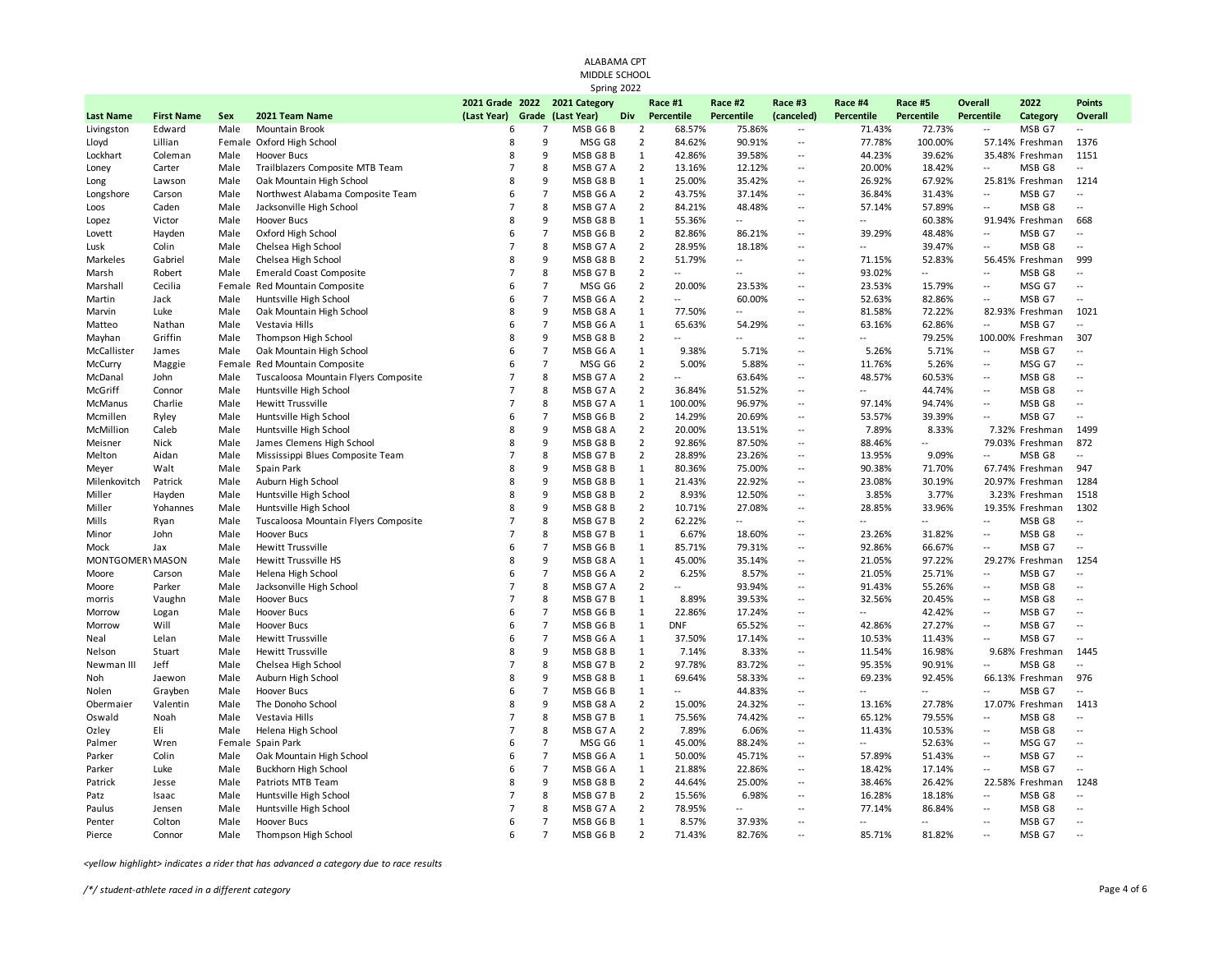|                  |                     |              |                                                  |                     |                | ALABAMA CPT<br>MIDDLE SCHOOL<br>Spring 2022        |                     |                          |                          |                                    |                       |                          |                              |                           |                                 |
|------------------|---------------------|--------------|--------------------------------------------------|---------------------|----------------|----------------------------------------------------|---------------------|--------------------------|--------------------------|------------------------------------|-----------------------|--------------------------|------------------------------|---------------------------|---------------------------------|
| <b>Last Name</b> | <b>First Name</b>   | Sex          | 2021 Team Name                                   | (Last Year)         |                | 2021 Grade 2022 2021 Category<br>Grade (Last Year) | Div                 | Race #1<br>Percentile    | Race #2<br>Percentile    | Race #3<br>(canceled)              | Race #4<br>Percentile | Race #5<br>Percentile    | <b>Overall</b><br>Percentile | 2022<br>Category          | <b>Points</b><br><b>Overall</b> |
| Plexico          | Rylee               |              | Female Auburn High School                        | $\overline{7}$      | 8              | MSG G7                                             | 1                   | 5.88%                    | 12.50%                   | $\sim$                             | 8.33%                 | 6.25%                    | Ξ.                           | MSG G8                    |                                 |
| Podemski         | Jake                | Male         | Auburn High School                               | 8                   | 9              | MSB G8B                                            | 1                   | 48.21%                   | $\sim$                   | $\overline{a}$                     | 25.00%                | 13.21%                   |                              | 24.19% Freshman           | 1240                            |
| Pommerenck       | Meredith            |              | Female Huntsville High School                    | 8                   | 9              | MSG G8                                             | $\overline{2}$      | 92.31%                   | 100.00%                  | $\overline{\phantom{a}}$           | <b>DNF</b>            | $\sim$                   |                              | 71.43% Freshman           | 834                             |
| Powell           | John William        | Male         | Mountain Brook                                   | 6                   | $\overline{7}$ | MSB G6B                                            | $\overline{2}$      | 11.43%                   | 13.79%                   | $\overline{a}$                     | 7.14%                 | 15.15%                   | ÷.                           | MSB G7                    | $\overline{a}$                  |
| Preston          | Summer Danie Female |              | Chelsea High School                              | $\overline{7}$      | 8              | MSG G7                                             | $\overline{2}$      | 52.94%                   | 75.00%                   | $\overline{\phantom{a}}$           | 66.67%                | 56.25%                   | ÷.                           | MSG G8                    | Ξ.                              |
| Prickett         | Parrish             | Male         | Chelsea High School                              | 8                   | 9              | MSB G8 A                                           | $\overline{2}$      | 22.50%                   | 27.03%                   | $\sim$                             | 15.79%                | 22.22%                   |                              | 19.51% Freshman           | 1399                            |
| Pruitt           | John Thomas         | Male         | Helena High School                               | $\overline{7}$      | 8              | MSB G7 A                                           | $\overline{2}$      | 23.68%                   | 27.27%                   | $\overline{\phantom{a}}$           | 17.14%                | 13.16%                   | Ξ.                           | MSB G8                    |                                 |
| Pyatt            | Blake               | Male         | <b>Hoover Bucs</b>                               | $\mathbf{R}$        | 9              | MSB G8B                                            | 1                   | 98.21%                   | $\mathbb{L}$ .           | ÷.                                 | 98.08%                | 98.11%                   |                              | 85.48% Freshman           | 851                             |
| Quinton, Jr.     | Jacob               | Male         | Pelham High School                               | 8                   | 9              | MSB G8 A                                           | $\mathbf{1}$        | 90.00%                   | 72.97%                   | $\overline{\phantom{a}}$           | 63.16%                | 61.11%                   |                              | 65.85% Freshman           | 1106                            |
| Rains            | Carter              | Male         | Tuscaloosa Mountain Flyers Composite             | 6                   | $\overline{7}$ | MSB G6 A                                           | $\overline{2}$      | $\overline{\phantom{a}}$ | 34.29%                   | $\ddotsc$                          | $\ddotsc$             | $\ddotsc$                | $\overline{a}$               | MSB G7                    | $\overline{\phantom{a}}$        |
| Rand             | Lillian             |              | Female Red Mountain Composite                    | 8                   | 9              | MSG G8                                             | $\overline{2}$      | 23.08%                   | 9.09%                    | $\overline{\phantom{a}}$           | 11.11%                | 11.11%                   |                              | 7.14% Freshman            | 1575                            |
| Ray              | Parker              | Male         | Thompson High School                             | 6                   | $\overline{7}$ | MSB G6 A                                           | $\overline{2}$      | 53.13%                   | 68.57%                   | ÷.                                 | 81.58%                | 45.71%                   | ÷.                           | MSB G7                    |                                 |
| Rearden          | Jacob               | Male         | Chelsea High School                              | $\overline{7}$      | 8              | MSB G7B                                            | $\overline{2}$      | 31.11%                   | 11.63%                   | $\overline{\phantom{a}}$           | $\overline{a}$        | $\overline{a}$           | $\overline{a}$               | MSB G8                    | Ξ.                              |
| Rhodes           | Chandler            | Male         | Cheaha Composite                                 | $\overline{7}$      | 8              | MSB G7 A                                           | $\overline{2}$      | 31.58%                   | 39.39%                   | $\ddot{\phantom{a}}$               | 31.43%                | 31.58%                   | $\overline{a}$               | MSB G8                    | $\sim$                          |
| Richardson       | Libba               | Female       | Tuscaloosa Mountain Flyers Composite             | $\overline{7}$      | 8              | MSG G7                                             | $\overline{2}$      | 100.00%                  | 87.50%                   | $\overline{\phantom{a}}$           | 91.67%                | <b>DNF</b>               | $\overline{a}$               | MSG G8                    | $\sim$                          |
| Ridlehoover      | Drake               | Male         | Oak Mountain High School                         | 8                   | 9              | MSB G8B                                            | 1                   | 26.79%                   | 14.58%                   | $\ddot{\phantom{1}}$               | 7.69%                 | 20.75%                   |                              | 11.29% Freshman           | 1405                            |
| Riggle           | Kimber              | Male         | Patriots MTB Team                                | 6                   | $\overline{7}$ | MSB G6 B                                           | $\overline{2}$      | 97.14%                   | 96.55%                   | $\sim$                             | <b>DNF</b>            | 96.97%                   | $\overline{a}$               | MSB G7                    | $-$                             |
| Riggle           | Matthew             | Male         | Patriots MTB Team                                | $\overline{7}$<br>6 | 8              | MSB G7B                                            | $\overline{2}$      | 93.33%                   | 95.35%                   | $\sim$                             | 83.72%                | 97.73%                   | Щ,                           | MSB G8                    | $\overline{\phantom{a}}$        |
| Roberson         | <b>Brooks</b>       | Male         | Oak Mountain High School                         |                     | $\overline{7}$ | MSB G6 A                                           | 1                   | 46.88%                   | 51.43%                   | $\sim$                             | 28.95%                | 48.57%                   | Ξ.                           | MSB G7                    | $\sim$                          |
| Roberson         | Gabby               |              | Female Red Mountain Composite                    | 8<br>8              | 9<br>9         | MSG G8                                             | $\overline{2}$<br>1 | 7.69%                    | 4.17%                    | $\sim$<br>$\overline{\phantom{a}}$ | 5.56%<br>28.95%       | 4.35%                    |                              | 85.71% Freshman           | 500<br>1292                     |
| Rogers           | Brayden<br>Bella    | Male         | <b>Buckhorn High School</b><br>Female Spain Park | 6                   | $\overline{7}$ | MSB G8 A<br>MSG G6                                 | $\mathbf{1}$        | 32.50%<br>85.00%         | 62.16%<br>100.00%        | $\overline{\phantom{a}}$           | 76.47%                | 38.89%<br>94.74%         | Ξ.                           | 24.39% Freshman<br>MSG G7 | $\overline{\phantom{a}}$        |
| Rose             |                     |              |                                                  | 6                   | $\overline{7}$ |                                                    | 1                   |                          |                          | $\overline{\phantom{a}}$           |                       |                          | $\mathbb{L}$ .               |                           | $\sim$                          |
| Ross             | Bobby<br>Jackson    | Male<br>Male | Hoover Bucs<br><b>Buckhorn High School</b>       | 6                   | $\overline{7}$ | MSB G6B<br>MSB G6 A                                | $\mathbf{1}$        | 57.14%<br>87.50%         | 100.00%<br>91.43%        | $\overline{\phantom{a}}$           | 57.14%<br>68.42%      | 45.45%<br>88.57%         | $\ddotsc$                    | MSB G7<br>MSB G7          | $\sim$                          |
| Rousseau         | Colin               | Male         | <b>Gulf Coast Composite</b>                      | $\overline{7}$      | 8              | MSB G7B                                            | $\overline{2}$      | 91.11%                   | 90.70%                   | $\sim$                             | $\sim$ $\sim$         | <b>DNF</b>               | $\overline{a}$               | MSB G8                    | $\sim$                          |
| Ruiz<br>Salame   | Adam                | Male         | The Donoho School                                | 8                   | 9              | MSB G8 A                                           | $\overline{2}$      | 42.50%                   | 40.54%                   | $\sim$                             | 71.05%                | $\sim$                   |                              | 58.54% Freshman           | 1121                            |
| Salter           | Evan                | Male         | Grissom High School                              | 8                   | 9              | MSB G8 A                                           | $\overline{2}$      | 60.00%                   | 70.27%                   | $\overline{a}$                     | 36.84%                | 83.33%                   |                              | 56.10% Freshman           | 1129                            |
| Sanders          | Kaitlynn            |              | Female Mississippi Blues Composite Team          | 6                   | $\overline{7}$ | MSG G6                                             | $\overline{2}$      | 15.00%                   | 11.76%                   | $\overline{\phantom{a}}$           | 17.65%                | 21.05%                   | $\overline{a}$               | MSG G7                    | $\overline{\phantom{a}}$        |
| Sanford          | Brandon             | Male         | Helena High School                               | 8                   | 9              | MSB G8B                                            | $\overline{2}$      | 1.79%                    | 4.17%                    | $\overline{\phantom{a}}$           | 1.92%                 | 1.89%                    |                              | 1.61% Freshman            | 1575                            |
| Sawyer           | Miles               | Male         | Jacksonville High School                         | $\overline{7}$      | 8              | MSB G7 A                                           | $\overline{2}$      | 47.37%                   | 57.58%                   | $\overline{\phantom{a}}$           | 37.14%                | 47.37%                   | ÷.                           | MSB G8                    | $\overline{a}$                  |
| Seabrooke        | Carley              |              | Female Helena High School                        | $\mathbf{R}$        | 9              | MSG G8                                             | $\overline{2}$      | 53.85%                   | 45.45%                   | $\overline{a}$                     | 44.44%                | 44.44%                   |                              | 28.57% Freshman           | 1480                            |
| Shell            | Julia               |              | Female Auburn High School                        | 6                   | $\overline{7}$ | MSG G6                                             | 1                   | 100.00%                  | $\sim$                   | ÷.                                 | 52.94%                | <b>DNF</b>               | ÷.                           | MSG G7                    | Ξ.                              |
| Shrewsbury       | Nickolas            | Male         | <b>Hoover Bucs</b>                               | $\overline{7}$      | 8              | MSB G7 A                                           | 1                   | 2.63%                    | $\sim$ $\sim$            | $\overline{a}$                     | 5.71%                 | 2.63%                    | $\overline{a}$               | MSB G8                    | $\overline{\phantom{a}}$        |
| Shull            | Neil                | Male         | Oxford High School                               | 8                   | 9              | MSB G8 A                                           | $\overline{2}$      | 87.50%                   | 94.59%                   | $\sim$                             | 89.47%                | $\sim$                   |                              | 95.12% Freshman           | 945                             |
| Sides            | <b>Bradley</b>      | Male         | Hoover Bucs                                      | 6                   | $\overline{7}$ | MSB G6B                                            | 1                   | 62.86%                   | 20.69%                   | $\ddotsc$                          | 35.71%                | 51.52%                   | $\overline{a}$               | MSB G7                    | 44                              |
| Simmons          | Adam                | Male         | Buckhorn High School                             | 6                   | $\overline{7}$ | MSB G6B                                            | 1                   | 37.14%                   | 48.28%                   | $\overline{\phantom{a}}$           | 25.00%                | 3.03%                    | ÷.                           | MSB G7                    | $\sim$                          |
| Simmons          | Andrew              | Male         | Buckhorn High School                             | 8                   | 9              | MSB G8B                                            | 1                   | 67.86%                   | 56.25%                   | $\overline{a}$                     | 32.69%                | 37.74%                   |                              | 35.48% Freshman           | 1151                            |
| Smith            | Braden              | Male         | <b>Hewitt Trussville</b>                         | $\overline{7}$      | 8              | MSB G7 A                                           | 1                   | 73.68%                   | 78.79%                   | $\overline{\phantom{a}}$           | 60.00%                | 89.47%                   | Ξ.                           | MSB G8                    | Ξ.                              |
| Smith            | Dylan               | Male         | Auburn High School                               | $\overline{7}$      | 8              | MSB G7 A                                           | $\mathbf{1}$        | 92.11%                   | $\overline{\phantom{a}}$ | ÷.                                 | $\sim$ $\sim$         | $\sim$                   | $\overline{a}$               | MSB G8                    | $\sim$                          |
| Smith            | Evan                | Male         | Oak Mountain High School                         | $\overline{7}$      | 8              | MSB G7 A                                           | 1                   | 68.42%                   | 72.73%                   | ÷.                                 | 51.43%                | 42.11%                   | ÷.                           | MSB G8                    | $\sim$                          |
| Smith            | Grayson             | Male         | Spain Park                                       | 8                   | 9              | MSB G8 A                                           | 1                   | 67.50%                   | 83.78%                   | $\ddotsc$                          | 73.68%                | 91.67%                   |                              | 80.49% Freshman           | 1039                            |
| Smith            | Harrison            | Male         | Chelsea High School                              | $\overline{7}$      | 8              | MSB G7B                                            | $\overline{2}$      | 35.56%                   | 32.56%                   | $\overline{\phantom{a}}$           | 11.63%                | 72.73%                   | $\overline{\phantom{a}}$     | MSB G8                    | $\overline{a}$                  |
| Smith            | Holland             | Male         | Mississippi Blues Composite Team                 | $\overline{7}$      | 8              | MSB G7 A                                           | $\overline{2}$      | 18.42%                   | 21.21%                   | $\ddotsc$                          | 8.57%                 | 7.89%                    | $\overline{\phantom{a}}$     | MSB G8                    | $\ddotsc$                       |
| Smith            | Jack                | Male         | Tuscaloosa Mountain Flyers Composite             | 8                   | 9              | MSB G8 B                                           | $\overline{2}$      | 46.43%                   | 43.75%                   | $\overline{\phantom{a}}$           | 46.15%                | $\overline{\phantom{a}}$ |                              | 43.55% Freshman           | 1061                            |
| Smith            | Jackson             | Male         | Oxford High School                               | $\overline{7}$      | 8              | MSB G7B                                            | $\overline{2}$      | 95.56%                   | 76.74%                   | $\sim$                             | Ξ.                    | $\ddotsc$                | Ξ.                           | MSB G8                    |                                 |
| Smith            | Jarrett             | Male         | Oak Mountain High School                         | $\overline{7}$      | 8              | MSB G7 A                                           | 1                   | 44.74%                   | 33.33%                   | $\overline{\phantom{a}}$           | 28.57%                | <b>DNF</b>               | $\overline{a}$               | MSB G8                    | Ξ.                              |
| Smith            | Mason               | Male         | Thompson High School                             | $\overline{7}$      | 8              | MSB G7B                                            | $\overline{2}$      | 68.89%                   | 88.37%                   | $\ddotsc$                          | 79.07%                | 81.82%                   | $\overline{a}$               | MSB G8                    | $\ddotsc$                       |
| Smith-Connell    | Aidan               | Male         | Oxford High School                               | 8                   | 9              | MSB G8 A                                           | $\overline{2}$      | 52.50%                   | 56.76%                   | $\overline{\phantom{a}}$           | 44.74%                | 58.33%                   |                              | 48.78% Freshman           | 1170                            |
| Sparks           | Aidan               | Male         | Oak Mountain High School                         | 6                   | $\overline{7}$ | MSB G6B                                            | 1                   | 65.71%                   | 58.62%                   | $\sim$                             | 64.29%                | 63.64%                   | Ξ.                           | MSB G7                    | --                              |
| Specht           | Rowan               | Male         | Hoover Bucs                                      | 6                   | $\overline{7}$ | MSB G6 A                                           | 1                   | 62.50%                   | 82.86%                   | ÷.                                 | 44.74%                | 57.14%                   | $\overline{a}$               | MSB G7                    | $\sim$                          |
| Speegle          | David               | Male         | AL Independent Riders - Not A Team               | $\overline{7}$      | 8              | MSB G7B                                            | $\overline{2}$      | 66.67%                   | 60.47%                   | $\sim$                             | 60.47%                | 56.82%                   | $\overline{\phantom{a}}$     | MSB G8                    | $\overline{a}$                  |
| Steele           | Tyler               | Male         | <b>Hewitt Trussville</b>                         | $\overline{7}$      | 8              | MSB G7 A                                           | 1                   | 50.00%                   | 54.55%                   | $\sim$                             | 40.00%                | 63.16%                   | $\overline{\phantom{a}}$     | MSB G8                    | $\sim$                          |
| Stein            | Cooper              | Male         | Chelsea High School                              | 6                   | $\overline{7}$ | MSB G6 B                                           | $\overline{2}$      | 54.29%                   | 34.48%                   | $\sim$                             | 28.57%                | 60.61%                   | Ξ.                           | MSB G7                    | $\overline{a}$                  |
| Stevens          | Jackson             | Male         | Thompson High School                             | $\overline{7}$      | 8              | MSB G7 A                                           | $\overline{2}$      | 94.74%                   | 100.00%                  | $\overline{\phantom{a}}$           | 94.29%                | 92.11%                   | $\overline{a}$               | MSB G8                    | $\sim$                          |
| Stingel          | Ethan               | Male         | James Clemens High School                        | 8                   | $\mathbf{q}$   | MSB G8B                                            | $\overline{2}$      | 73.21%                   | 81.25%                   | $\sim$                             | 84.62%                | 84.91%                   |                              | 72.58% Freshman           | 927                             |